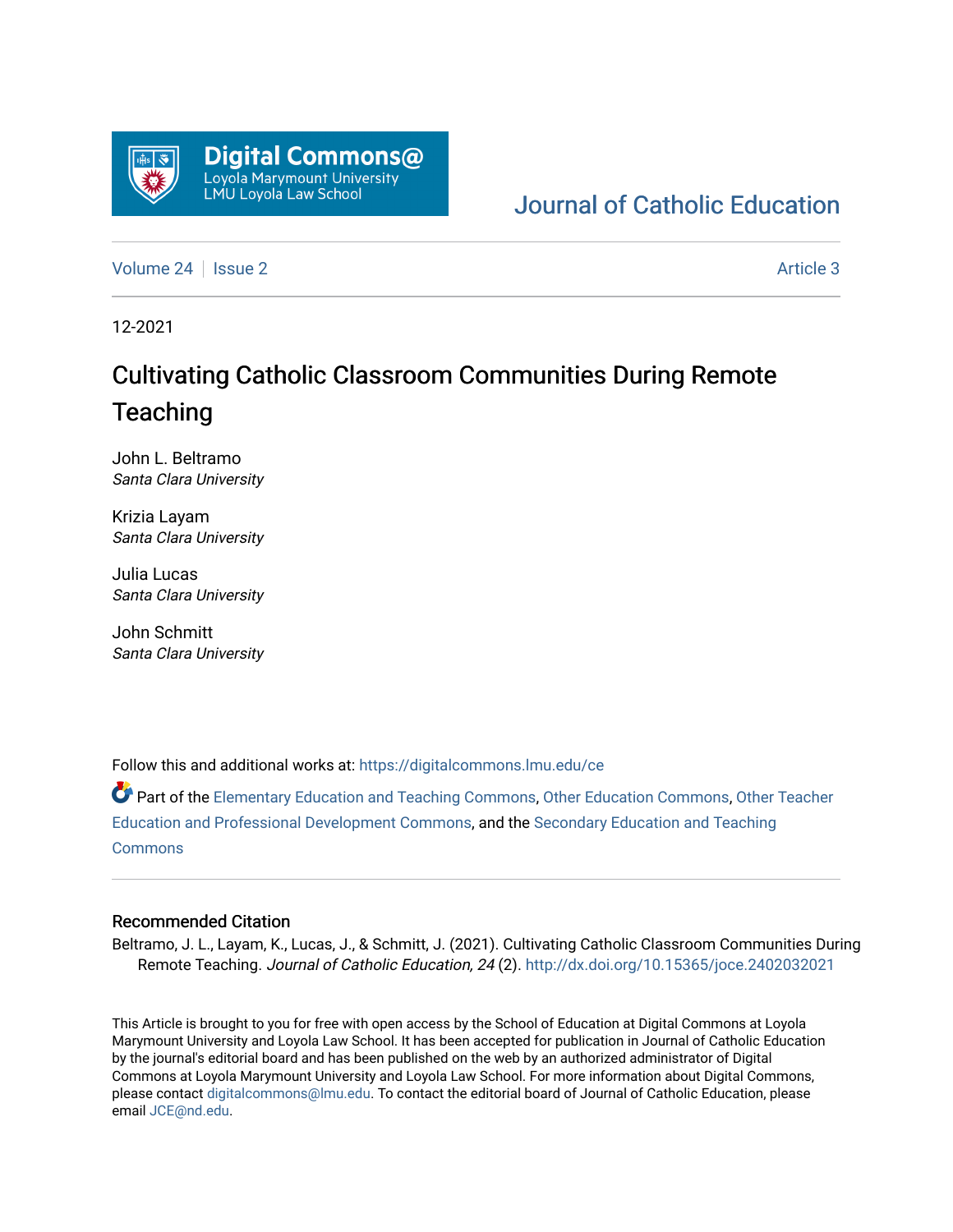*Journal of Catholic Education* Fall 2021, Volume 24, Issue 2, 43-61 This work is licensed under CC BY 4.0.  $\left( \widehat{\mathbf{e}} \right)$ <https://doi.org/10.15365/joce.2402032021>



## **Catholic Classroom Communities During Remote Teaching**

John L. Beltramo, Ph.D.<sup>1</sup>, Krizia Layam<sup>1</sup>, Julia Lucas<sup>1</sup> and John Schmitt<sup>1</sup>

**Abstract:** In this COVID-era study, Catholic school teachers report the challenges that they experienced in supporting classroom communities during remote instruction, as well as the strategies that they enacted to address such challenges and make robust relationships with and among remote students. While teachers engaged in remote teaching, they were also studying in a Catholic Master of Arts in Teaching program, where they participated in weekly Freirian culture circles — structured dialogues designed to help teachers identify problems of equity and collectively devise appropriate responses. The teachers found that classroom community was hindered by a lack of in-person affordances, socioemotional stressors related to the pandemic, struggles to engage students, and structures of hybrid teaching. In response, teachers used the culture circles to create and/or share strategies for supporting remote classroom communities, such as classroom meetings and smallgroup collaboration. Teachers recognized that efforts to develop classroom communities were intimately connected to commitments to equity.

**Keywords:** culture circles, K-12 teaching, classroom communities

I nMarch 2020, Catholic elementary and high schools across the country responded to the COVID-19 health crisis by rapidly closing physical campuses and transitioning to remote schooling. The ensuing move to asynchronous, synchronous, or hybrid instruction has transformed K–12 teaching and raised challenges for Catholic school students, as well as exacerbated historical inequities within schools. Recent studies indicate that the pandemic has wrought, and will likely continue to bring, an experience of displacement for many K–12 students (Stark et al., 2020). In particular, adolescents have reported greater levels of loneliness

<sup>1</sup> Santa Clara University **D** <https://orcid.org/0000-0002-2678-9957>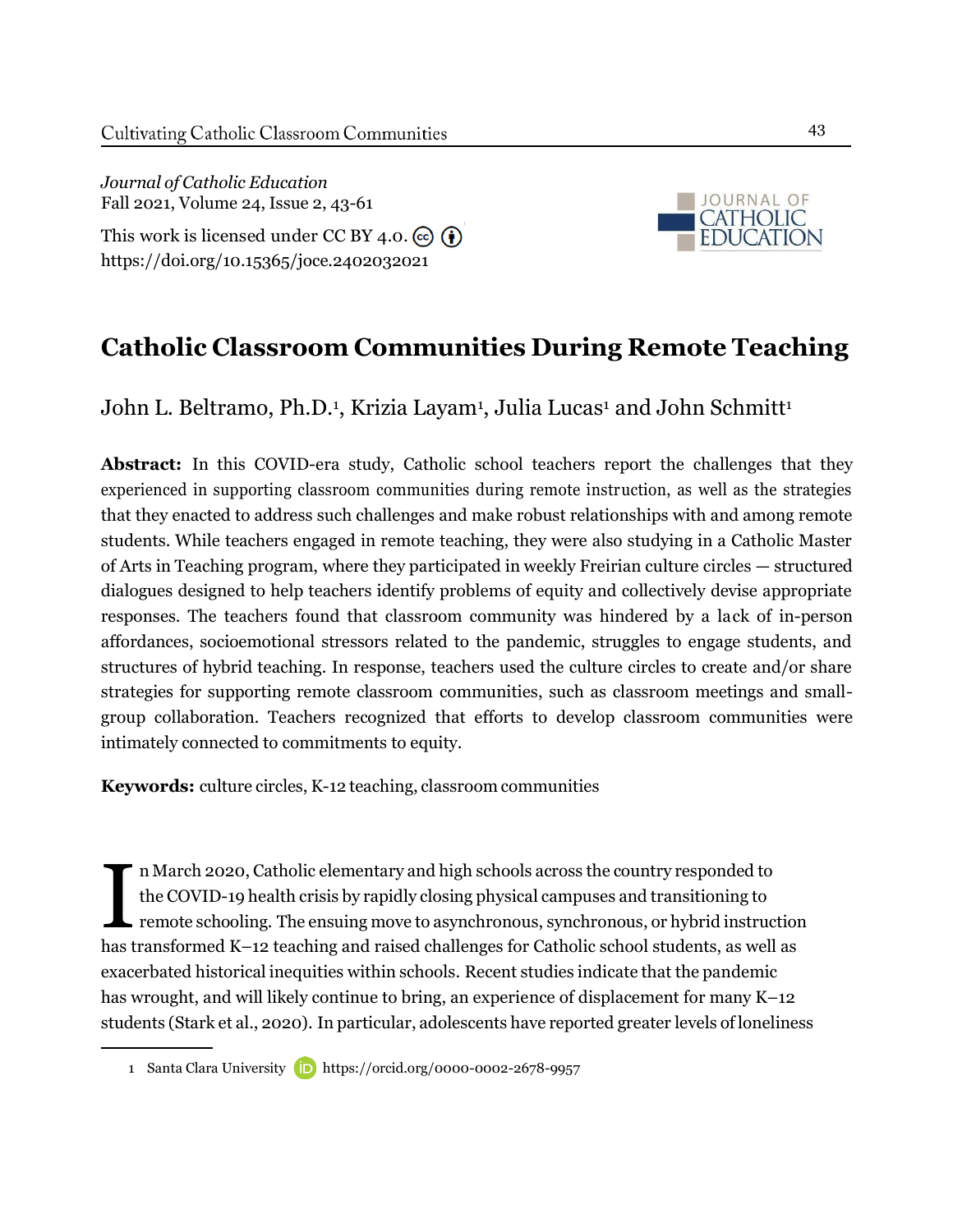and depression, which have been linked to a lack of shared experiences with peers (Ellis et al., 2020). Stark et al. (2020) suggest that social supports found within caring relationships with adults and peers can help promote children's resilience, even in the face of stressors related to the impact of COVID-19: In other words, it is in classroom communities that students are more likely to find ways to cope with the tensions of living—and learning—in a pandemic.

Building and sustaining classroom communities in remote schooling, however, is challenging and fraught with hindrances, including a lack of opportunities to create and sustain friendships (Anderson et al., 2010), isolation in learning (Ratliff, 2018), and disconnection from the school and its mission (Berry, 2019). While some Catholic, public, and charter schools gradually welcomed students back in-person in the fall of 2020, many families, particularly those from Black and Latinx communities, faced obstacles that prevented their children from attending in-person schools (Shapiro, 2020). With the continued spread of COVID-19 variants and a slow roll-out of vaccines for young children, many students may continue to be educated virtually, away from the physical presence of their teachers and peers. Given the stakes for all children in schools today especially for those marginalized by race and/or impacted by mental health issues—the question of how to support classroom community through remote teaching has become a matter of educational equity in Catholic schools.

This study examined the efforts of Catholic school teachers who, in the spring and fall of 2020, endeavored to cultivate robust classroom communities in the face of challenges surfaced by remote teaching amidst a pandemic. During this time, the teachers participated in Freirian culture circles, which were embedded in their graduate coursework toward a master's degree and which centered on the problems of practice they encountered in remote teaching. The study explored the challenges that Catholic school teachers encountered in remote teaching, and the responsive approaches they developed in culture circles to address these problems and establish connections within virtual classrooms. Our research builds on previous scholarship calling for greater attention to relationships in Catholic education (Cook & Simonds, 2011; Fussell, 2020) by offering practical guidance for teachers during COVID-era schooling.

## **Community from a Catholic, Sociocultural, and Critical Perspective**

From a Catholic education lens, paired with sociocultural and critical perspectives, classroom community is an essential element of student development and a defining feature of Catholic schools (Ozar & Weitzel-O'Neill, 2012). In *To Teach as Jesus Did*, the United States Conference of Catholic United States Conference of Catholic Bishops (1972) states that one of the primary purposes of Catholic education is the promotion of Christian community. Because the Church calls each member to "live in a community, as a social being, and as a member of the People of God" (Congregation for Catholic Education 1982, no. 22), the Catholic school classroom ought not only to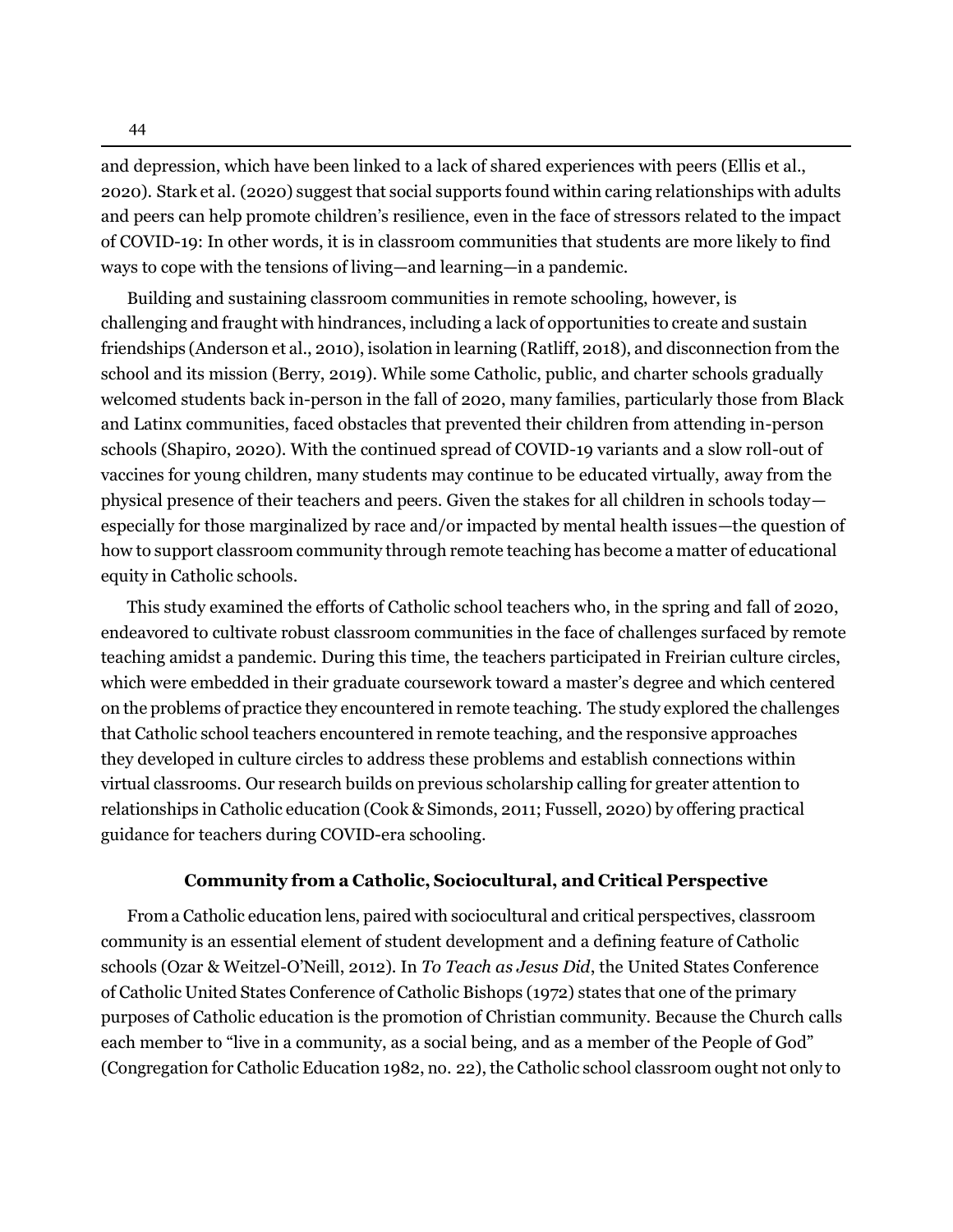teach students about the communitarian dimension of the faith, but provide tangible opportunities to practice communal life with each other in school. This experience of Catholic community within the classroom is essential if students are to fulfill a mission of the Church in remaking society into a more communitarian form (Congregation for Catholic Education, 1982).

The Catholic tradition of education not only underscores the importance of community within schools and classrooms but also points to what such communities entail. For example, Catholic school teachers endeavoring to build classroom community are encouraged to "establish the strictest possible relationship of solidarity among all persons; through mutual love and an ecclesial community," where "Catholic educators can be certain that they make human beings more human" (Congregation for Catholic Education 1982, no. 18). Such relationships of solidarity between teachers and students in Catholic classroom communities represent a dialogue where teachers learn about their students' lives and then use that familiarity to guide them more effectively in their holistic development as human beings (Congregation for Catholic Education, 1982). This personal and dialogical relationship between teacher and students requires intimate, ethical care because the act of teaching is one of "extraordinary moral depth" in its potential to write "on the very spirits of human beings" (Congregation for Catholic Education , 1998, no. 19). As the foundational guide for shaping classroom environments, Nuzzi(2012) points to the mystery of the Trinity, which "calls teachers and students alike to work together and collaborate, to grow and to learn, to develop and to change, all within the embrace of a loving community" (p. 6).

Creating a dialogical, caring community among students and the teacher not only shapes the moral and spiritual ethos of a classroom, but it also facilitates the relationships necessary for cognitive and social development. From a sociocultural perspective, learning occurs through a process of "guided participation" (Rogoff , 2003, p. 283), where a more skilled partner (i.e., teacher) provides close, scaffolded supports for the learner to make progress toward developing a certain skill. This context for learning—which Vygotsky (1978) termed the "zone of proximal development" (p.86)—has two dimensions: the interpsychological dimension, where the teacher and learner dialogically share their internalized thought processes with one another, and the interrelational dimension, which consists of the socioemotional encounter between the two parties (Goldstein, 1999). The interrelational dimension precedes learning; that is, the teacher and learner must share a level of mutual trust and emotional resonance before guided participation can occur. Moreover, the interrelational dimension facilitates the guided participation and "emerges after the learning experience in a transformed and deepened form" (Goldstein, 1999, p. 654). In other words, the personal relationship between a teacher and learner—their communal connection to one another not only opens the process of learning, but strengthens as a result.

Classroom communities are also essential from a critical perspective, which views learning as a process of not just development, but also one of transformation and humanization through critical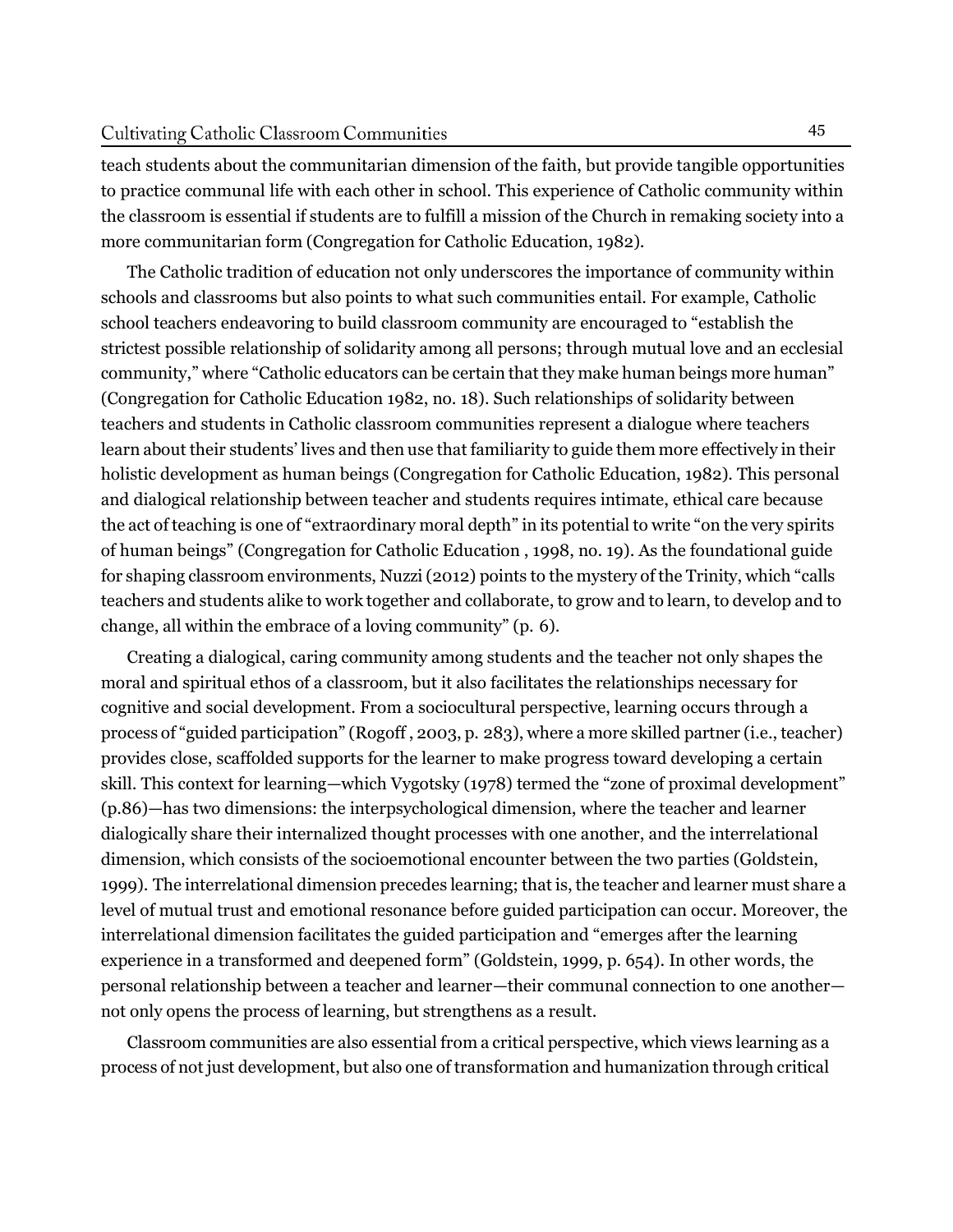46

consciousness (Darder, 2002). For Freire (1970), problem-posing and praxis through dialogue drive this transformation: Individuals in dialogue with others "read the world" to uncover problems of inequity and then engage in collective reflection and action to re-make the world, learn, and grow more fully human in relationship with one another. Dialogue not only encourages multiple viewpoints and a diversity of thought and expression, but also deepens mutual relationships of solidarity among participants. Through dialogue, del Carmen Salazar (2013) writes, "students and teachers are able to co-construct a network of trust that allows them to identify problems and solutions" (p. 132) and to establish "trusting and caring relationships [that] advance the pursuit of humanization" (p. 138).

## **Vision of Catholic Classroom Community**

By "caring, Catholic classroom community", we envisage connections among students and teachers that not only include but also extend beyond typical definitions of a learning community found in educational research (Watson & Battistich, 2006). We see classroom community as both a project and an end in-and-of itself—an intentional and "tightly knit web of meaningful" (Sergiovanni, 1994, p. xvi) relationships among students and the teacher, for the purpose of growing in communion with others (Congregation for Catholic Education, 1982). Clearly, learning is a central endeavor and outcome of classroom community, but from the Catholic education perspective, it encompasses more than simply the technical or academic growth usually associated with the term "learning communities." In particular, it aims to ensure "that the student is seen as a person whose intellectual growth is harmonized with spiritual, religious, emotional, and social growth" (Ozar & Weitzel-O'Neill, 2012, p. 3) by providing the student "with a unique and enduring sense … of belonging, of continuity, of being connected to others and to ideas and values that make our lives meaningful" (Sergiovanni, 1994, p. xiii).

Our vision of Catholic classroom community leverages the theories on learning and Catholic education referenced earlier and integrates them within a frame proposed by Sergiovanni (1994), who suggests that tight-knit, holistic, and humanizing school-based communities are comprised of three relationships:

• *Relationships of mind*, or shared habits of mind, which include <sup>a</sup> group's collective purpose,

norms, values, and ideals. Breitborde (1996) suggests that these values and ideals involve "group responsibility, empathy and responsiveness, cooperative participation, critical thinking and problem-solving, consensual decision making, and conflict resolution" (p. 370).

• *Relationships by kinship*, which relate to the affective dimensions of community and are based on "understandings similar to those within the family" (Sergiovanni, 1994, p. 7)—namely, familiarity, unconditional acceptance, respect and an asset view of others, a sense of solidarity, and interest in and care for each other (Breitborde, 1996; Watson & Battistich, 2006).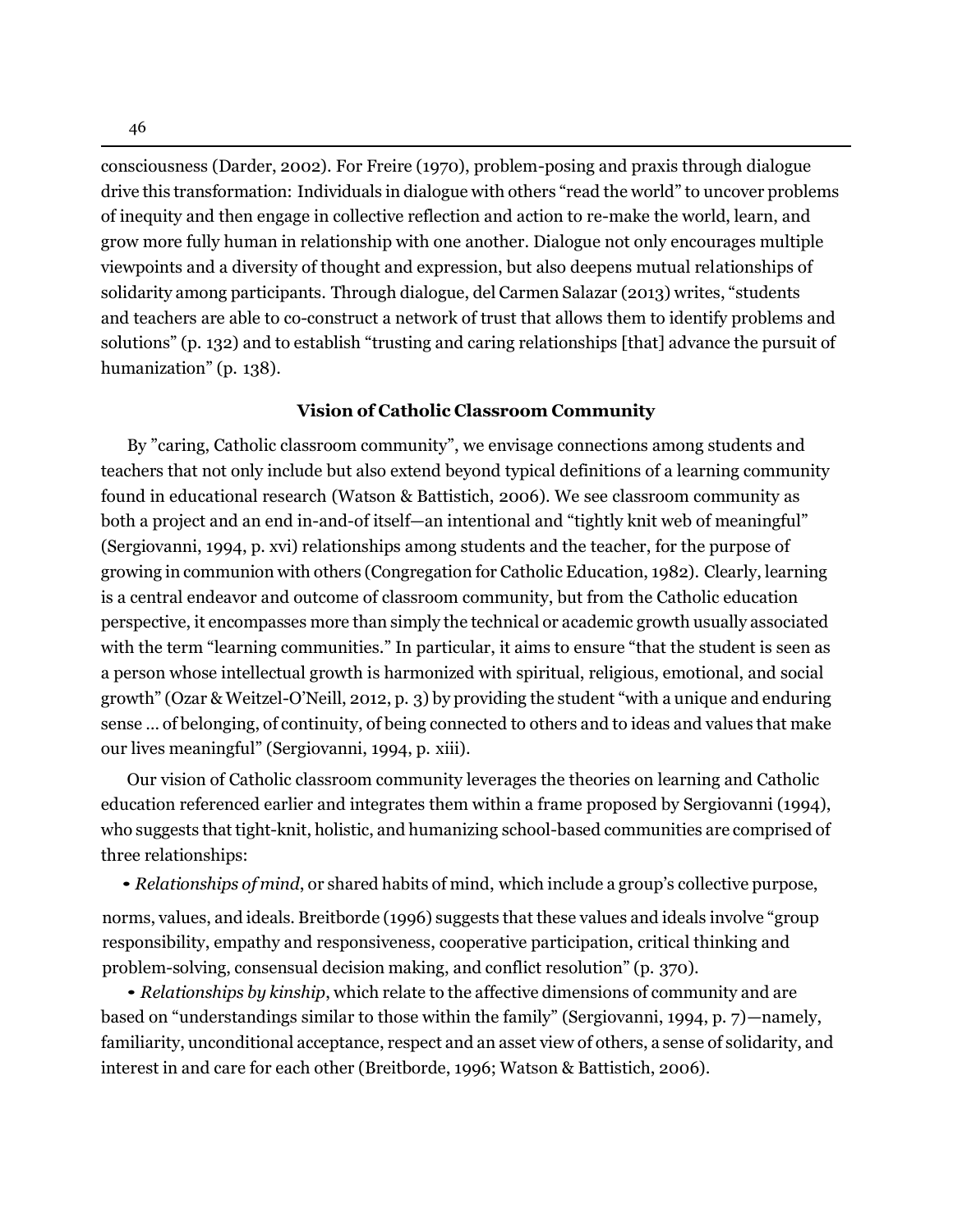• *Relationships of place*, which represent how members share space and resources, and pursue cooperative endeavors. In relationships of place, "members make decisions cooperatively, resolve conflicts constructively, and take responsibility for their own learning and behavior" in collective practices (Breitborde, 1996; Watson & Battistich, 2005).

We acknowledge the overlap among shared habits, affect, and collective practices within community; however, we contend that this frame offers several affordances: It aligns closely with our theoretical perspective on learning, encompasses a myriad of classroom aspects, and provides useful characterizations for analyzing factors that contribute to relationships among teachers and students in a classroom.

## **Literature on Building Classroom Community**

While this conception of Catholic community provides a theoretical roadmap for what goes into these connections, extant scholarship offers little practical guidance for teachers in building such communities for remote K–12 classrooms. To look for recommendations in this area, we examined the literature on building community for in-person K–12 classrooms and online classrooms in higher education.

Applying Sergiovanni's composition of relationships to research on in-person classroom communities, we found that establishing clear and consistent classroom norms with students (Frank, 2000), using saints and the Gospels as examples of Christian virtues (Lickona, 1997), integrating students' cultural and spiritual values and practices in the classroom (Dallavis, 2011), and finding opportunities to give students responsibilities (i.e., chores or classroom jobs; Watson & Battistich, 2006) all helped build relationships of mind among students and teachers. Relationships by kinship seemed to be promoted when teachers held regular classroom meetings throughout the academic year (Watson & Battistich, 2006) and sought extra time outside of class to connect personally with students (Bryk & Driscoll, 1988). The literature offered multiple ways for teachers to build the relationships of place among their students, including classroom rituals like daily worship, prayer services, and songs to mark the meaning of regular occurrences (LeBlanc, 2019; Scully & Howell, 2008); involving students in the co-construction of curriculum and learning activities (Frank, 2000); and crafting collaborative and project-based learning opportunities for students (Watson & Battistich, 2006).

In studies of online classroom community at the university level, few recommendations are offered for creating relationships of mind beyond providing students with clearly articulated assignments that set norms for collaborative work (Anderson et al., 2010; Rovai, 2001). For asynchronous courses, studies suggest that frequently communicating with students through email (Young & Bruce, 2011) and asking students to post written personal introductions to online discussion boards might help them develop familiarity of relationships in kinship (Anderson et al., 2010; Ratliff, 2018; Rovai, 2001).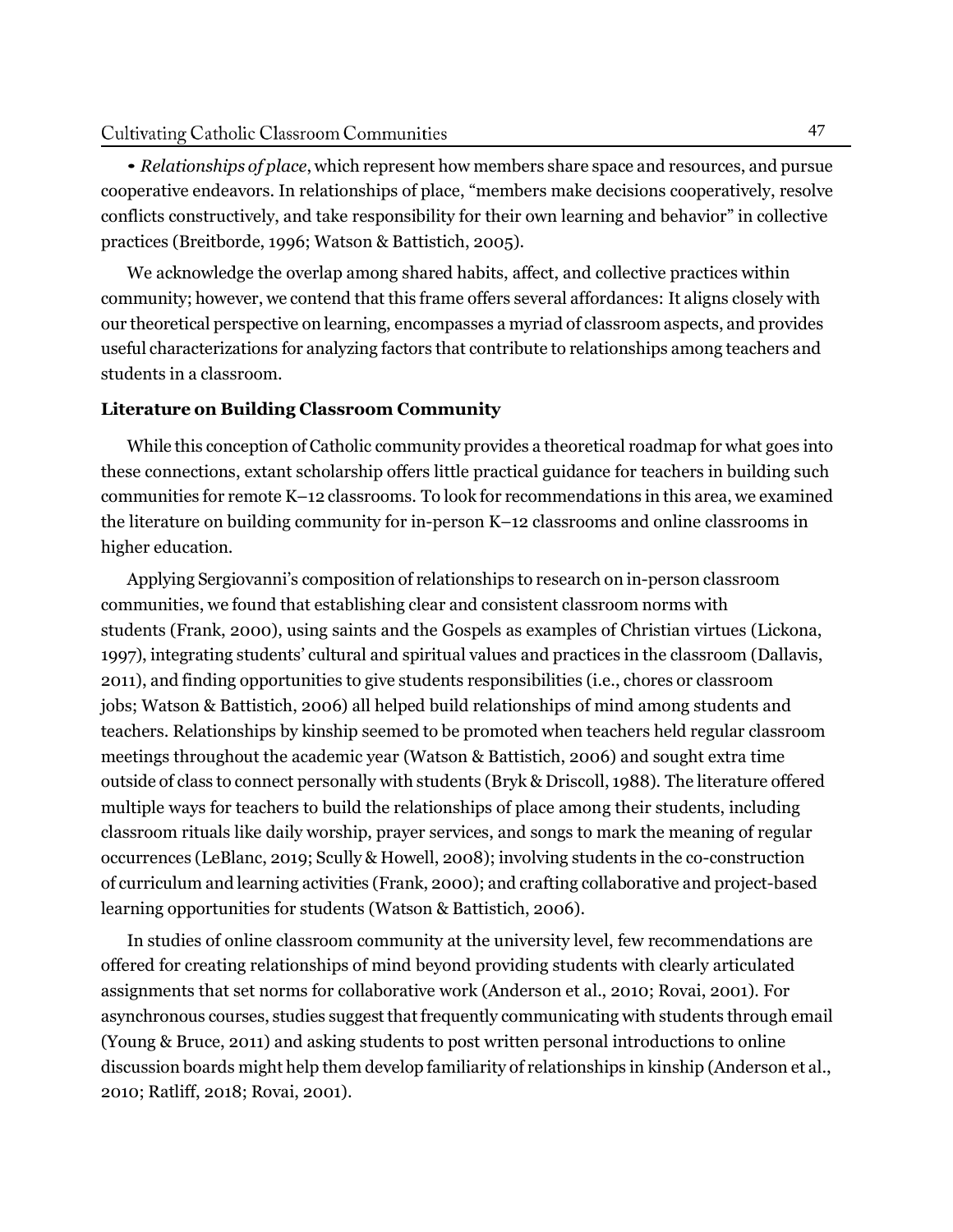For synchronous courses, instructors might use videoconferencing to make space for students to engage in socioemotional check-ins during class time (Berry, 2019). To facilitate relationships of place, the literature suggests that course instructors use discussion boards to help students exchange ideas and provide feedback on each other's posts (Rovai, 2001; Ratliff, 2018); employ breakout rooms and chat features of synchronous technologies to help teachers and students discuss topics in small groups (Berry, 2017); and assign students to work collaboratively on course projects (Ratliff, 2018*;* Young & Bruce, 2011).

While this literature offers methods that *might* help in building classrooms in remote K–12 schooling, they have yet to be explored in that context, and especially within a social environment as distinct as Catholic schools, during a time of acute uncertainty and emotional stress (such as the COVID-19 pandemic). Thus, the question persists as to how Catholic school teachers can create caring, Catholic communities with and among their students in remote K–12 classrooms and what challenges teachers might encounter within such work.

#### **Enacting Freirian Culture Circles in a Catholic Teacher Education Program**

To address this question, we examined the online community-building experiences that K–12 teachers reported in their classrooms, while those same teachers participated in Freirian culture circles through coursework in a Catholic teacher education program.

Culture circles grew from the philosophy and practice of Paulo Freire, who used them with marginalized agrarian workers in Brazil's adult literacy campaigns of the 1960s (Darder, 2002). Freire (1977) developed culture circles as a way to humanize the learning process by drawing from the lived experiences of learners and involving them as partners in the co-construction of new knowledge. While their structure resembles that of other cycles of applied reflection, Freire (1993) saw culture circles as having a distinctive aim: to orient learning toward deeper reflection on and awareness of injustice in the world, and toward thoughtful action taken to bring about greater equity in education. Since Freire published his work on culture circles, they have been studied globally in professional education across a wide range of fields, but in the United States, they have gained recent traction in teacher education (Souto-Manning, 2010).

In the teacher education setting, a culture circle typically consists of a group of pre- or in-service K–12 teachers and a facilitator (usually a teacher educator), who follow a five-step process called the "critical cycle" (Souto-Manning, 2010, p. 32). In the first step, the facilitator learns about the work experiences of the teachers and then partners with them in selecting a "generative theme," a key equity-related topic impacting the teachers' practice. Next, the culture circle gathers together to engage in a process of problem-posing, whereby members name and describe challenges they encounter within the classroom that align with the generative theme. The facilitator then leads the teachers in a dialogue in which members share their varied perspectives on the potential causes of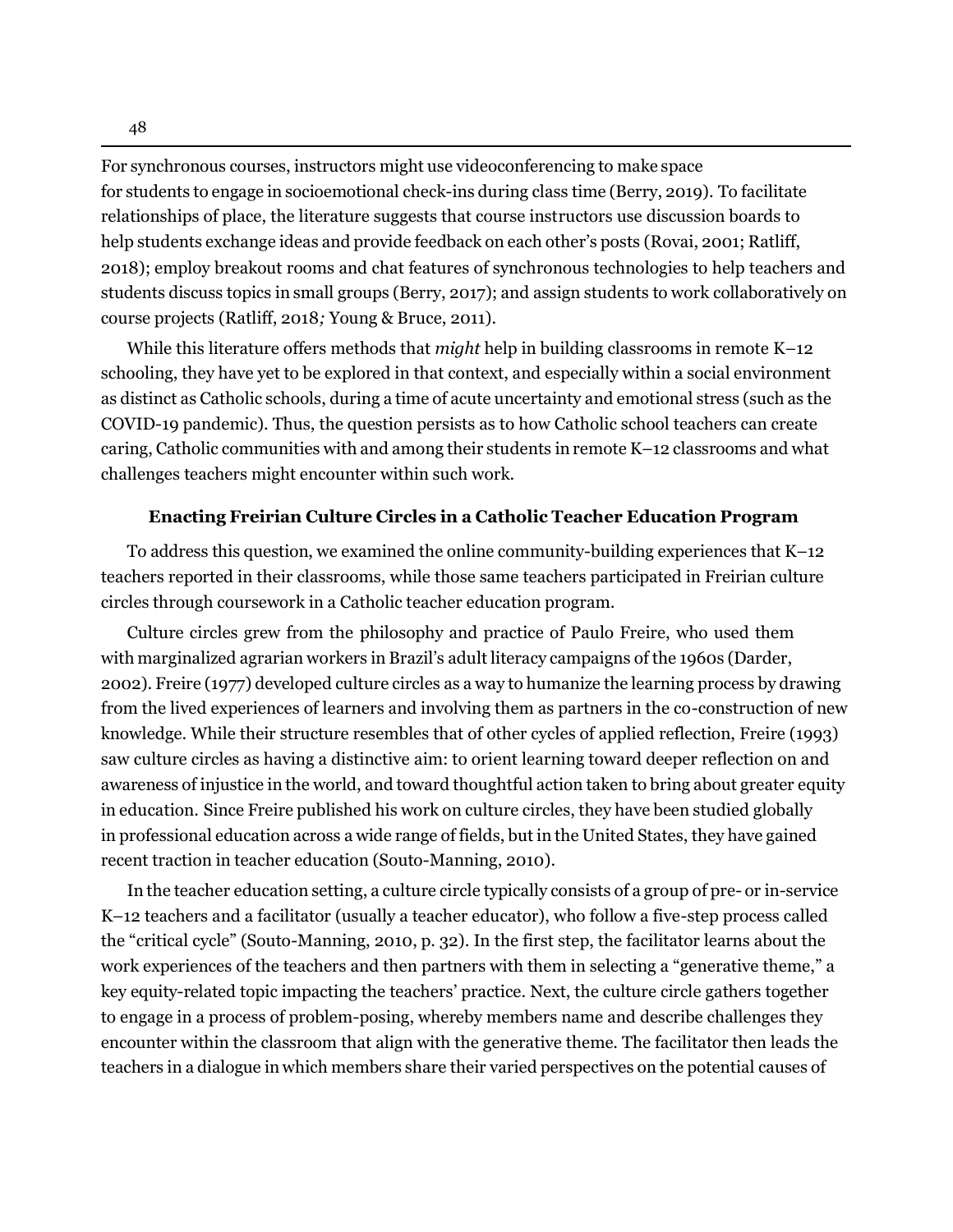#### Cultivating Catholic Classroom Communities

these problems and their underlying issues of—and implications for—equity in the K–12 classroom. In this dialogue, members also propose and discuss potential courses of action to undertake toward addressing the problems of practice. In the fourth step, the teachers collectively and/or individually reflect on the dialogue, and then craft and carry out plans for future changes to their teaching practice. Finally, when the culture circle next reconvenes, members report on the impact of their pedagogical changes and name new challenges that have surfaced, thereby re-engaging in the critical cycle.

In this study, we followed the critical cycles as we engaged with others in culture circles across two practicum courses.1 These courses were embedded in a university-based Master of Arts in Teaching program designed specifically for Catholic school teachers working on the West Coast. The first practicum course enrolled 26 teachers and took place in the spring quarter of 2020. The second enrolled 33 teachers and ran during the fall of 2020. All teachers attending these courses worked full-time across a wide variety of K–12 Catholic school contexts, from suburban schools serving more socioeconomically privileged student populations to urban and rural schools serving predominantly low-income Latinx families, many of whom were recent arrivals to the United States. While the majority of teachers were novices, many had over five years of experience in the classroom. The first author, John, served as the instructor for both courses. The third author, Julia, was a fifth-grade teacher enrolled in the spring practicum, while the second author, Krizia, (a kindergarten teacher) and fourth author, John S. (a middle school math teacher), attended the fall course.

Across both courses, John partnered with teachers to craft a generative theme: *supporting equity for K–12 Catholic school students through remote teaching during a global health crisis*. Each week of both academic terms, John and the teachers met synchronously over videoconference platforms (due to university COVID-19 restrictions) to engage in culture circles, where teachers shared problems of practice, discussed issues of equity underlying those challenges, and devised potential approaches to address them.

Each culture circle dialogue lasted 30–60 minutes and was video-recorded and transcribed. Immediately after a circle, teachers were assigned to individually:(a) complete a written reflection, which asked teachers to summarize the problem(s) posed during the circle; (b) identify underlying issues of equity connected with the problem(s); and, (c) craft a plan for how they would use insights from the dialogue to inform their future teaching practices. As a final project for both courses, teachers were asked to either submit video reflections or engage in a video-recorded reflective conversation with John around what they had learned from the culture circles in relation to the generative theme. These video reflections and reflective conversations were then transcribed.

<sup>1</sup> Practicum courses—requirements for state teaching credentials—are designed to help teachers develop the skills necessary for career-long reflection on practice.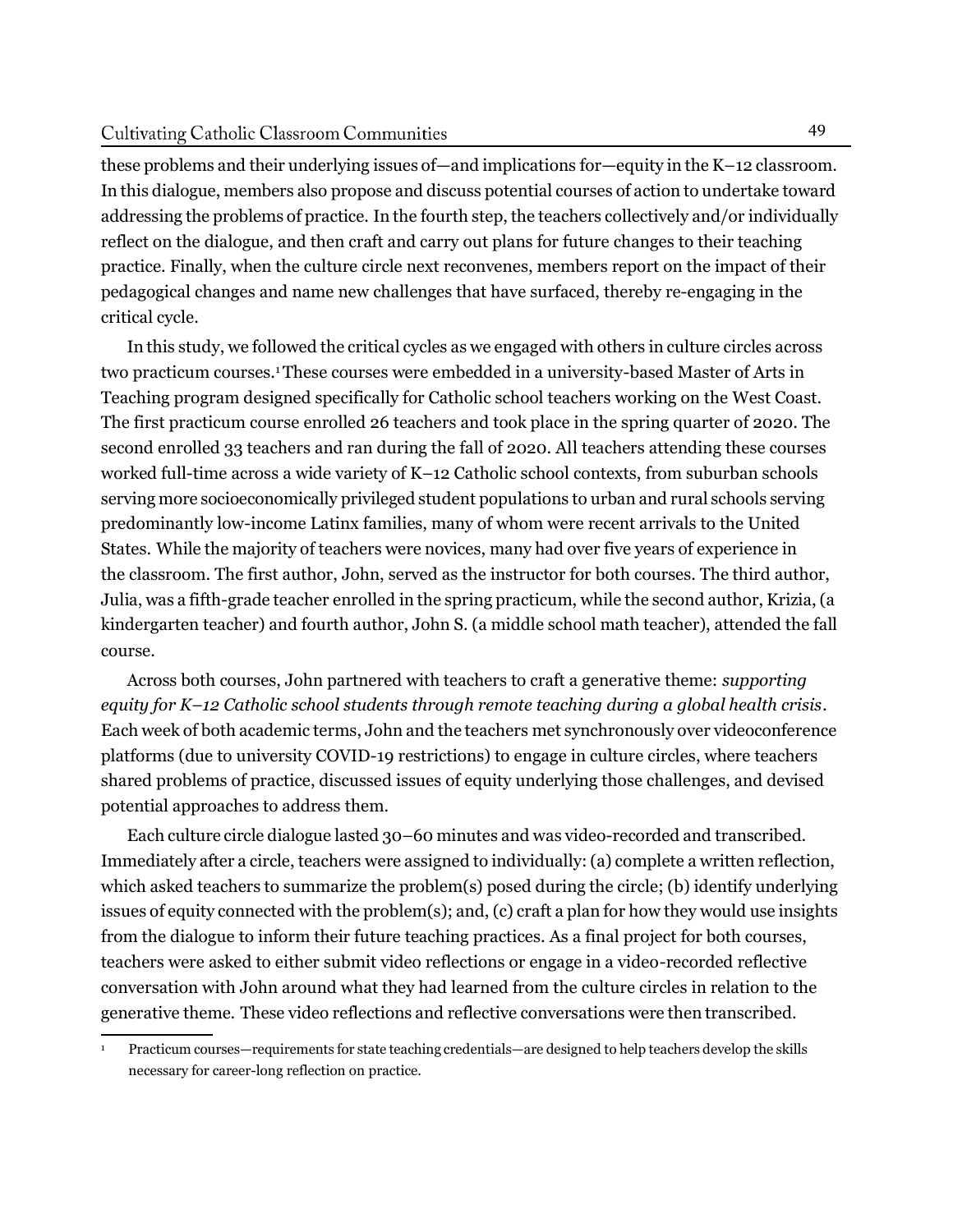In John's initial analysis of the data corpus (composed of culture circle transcriptions, written weekly reflections, and transcripts of final video reflections or reflective conversations), he found that one of the most frequent topics discussed in the culture circles and corresponding reflections was related to building community among students during remote teaching (along with the challenges of this work). Research on culture circles and other critical pedagogies often follows humanizing research methodologies that are derived from Freire's philosophy and invite universitybased researchers to join teachers as research partners who co-construct knowledge through collective analysis of and dialogue on collected data (Stillman & Beltramo, 2019; Souto-Manning, 2010). In accordance with this approach, the first author invited all teachers across both courses to join this study and collaboratively explore the data more closely around the following research question: Through their participation in culture circles, what specific challenges did teachers claim to encounter during remote teaching, and what methods did teachers develop to address these problems and to build robust classroom communities among their students?

The other authors agreed to partner with first author, and engaged in dialogic analysis (Saldaña, 2013). Initially, we combed through the data corpus to get a sense of where teachers most clearly expressed their learning around the development of remote classroom communities. We then narrowed our analytical focus on the final video reflections and reflective conversations and used a set of codes developed from theory on classroom community to examine:(a) what obstacles teachers faced when cultivating remote classroom communities, and (b) how they reported tackling these challenges by devising and operationalizing specific teaching strategies. We met as a research team to discuss and reflect on our observations from the data, adding to and trimming our list of codes, negotiating shared understandings of those codes, identifying illustrative examples of them, and making theoretical connections across them. In our efforts at member-checking, we then presented our initial observations to a larger group of study participants, and asked them for feedback, which was later integrated into our findings.

## **Findings**

Through their collective and personal reflections that grew from culture circles, the participants identified a handful of persistent challenges that constrained the *relationships of mind, relationships by kinship, and relationships of place* they sought to develop with and among their students. We also found that participants interpreted these challenges as a potential threat to equity and reported developing a host of corresponding pedagogical approaches to build strong, Catholic communities in their virtual or hybrid classrooms. In the section below, we apply Sergiovanni (1994) framework to these challenges and approaches to supporting classroom community.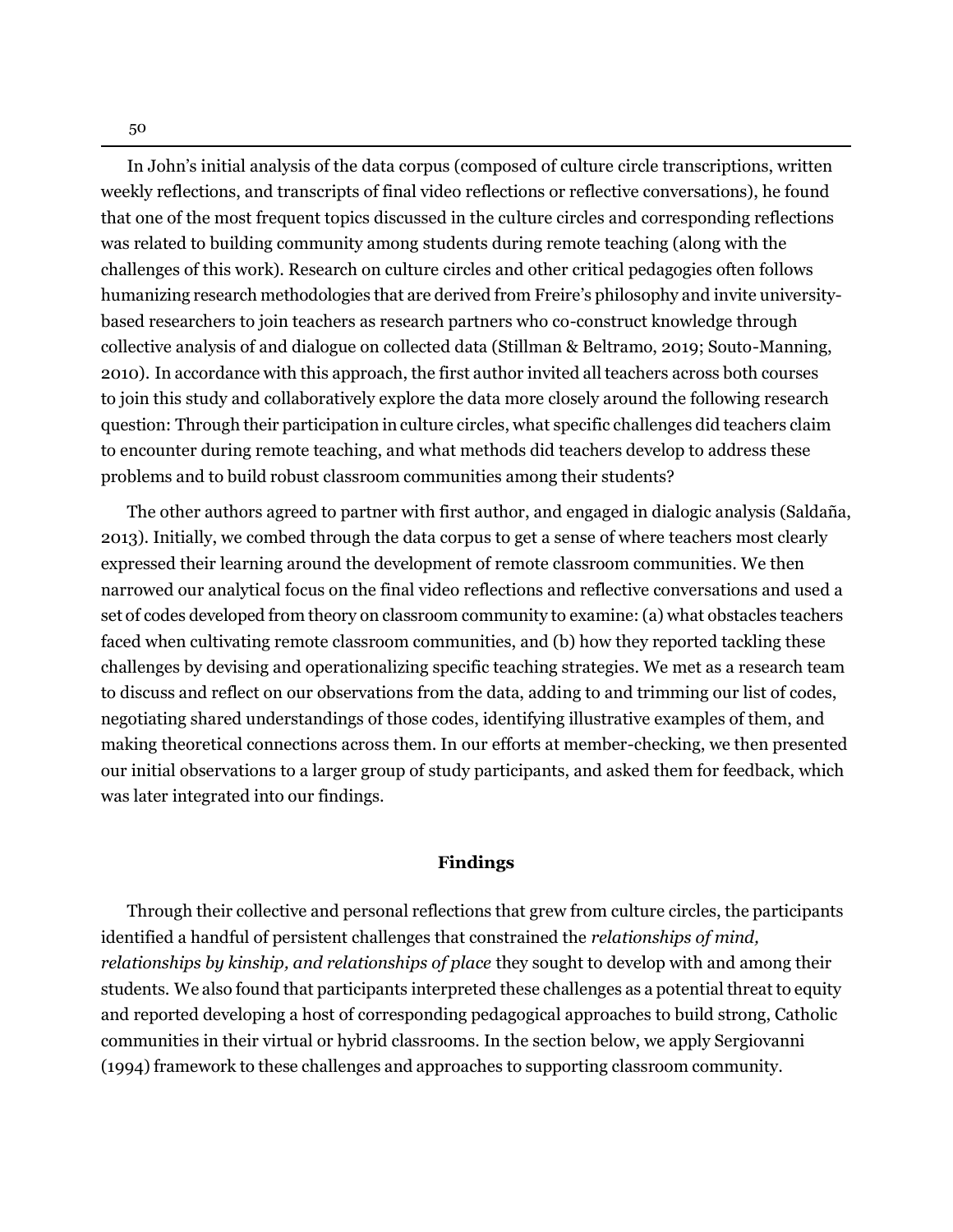## **Relationships of Mind**

After several days or weeks of asynchronous instruction, all participants reported switching to synchronous teaching using videoconferencing platforms sometime in the spring of 2020. Soon afterward, teachers observed students who struggled—at least initially—to participate fully in synchronous learning opportunities with their peers, especially within breakout rooms. Many culture circle dilemmas involved questions of how to engage students whose cameras and microphones remained off during class discussions or small-group collaboration and thus challenged teachers to assess student attention (and even presence) during synchronous classes. Teachers worried that students who struggled to connect during collaborative tasks missed out on key chances for community building and also created inequitable opportunities for learning.

We saw such student disengagement as limiting the relationships of mind: Our participants reported struggling to build with some students essential shared values and commitments, such as cooperation and group responsibility. In particular, conversations in culture circles revealed the limitations of teacher-established norms and standardized content to effectively support all students in developing the common commitments needed for engagement. In response, teachers began crafting strategies to integrate students and their own lived experiences into the curriculum and learning activities.

For example, participants began more intentionally incorporating students' racial and ethnic identities and cultures into their curriculum and instruction. Luís, a Spanish teacher at an urban high school, reflected:

What's engaging students well is that I embrace their cultures. I ask them what kind of songs they like, and I play them in class. I give them time to share stories about their families and going to work with parents. Students feel like I am actually embracing their culture, and they're reacting to it by building this very strong relationship with me.

Teachers also reported inviting students to help set norms for their participation in collaborative settings, which not only gave students greater clarity around expectations for their group work but also allowed them some degree of agency in shaping what those expectations were. For instance, across several culture circles, Lucy—a secondary math teacher at a suburban school—showed her peers how to involve students in creating the rules and roles meant to "establish trust" and facilitate engagement within small-group tasks.

Beyond involving students in setting norms for their treatment of one another, teachers in the culture circles also highlighted student agency as a way to support engagement by building common commitments. For example, Naomi—a social studies teacher at an urban middle school—shared that she often taps more reticent student participants to take on leadership roles in small-group work. Naomi suggested that, through leadership roles, such students see their impact on "and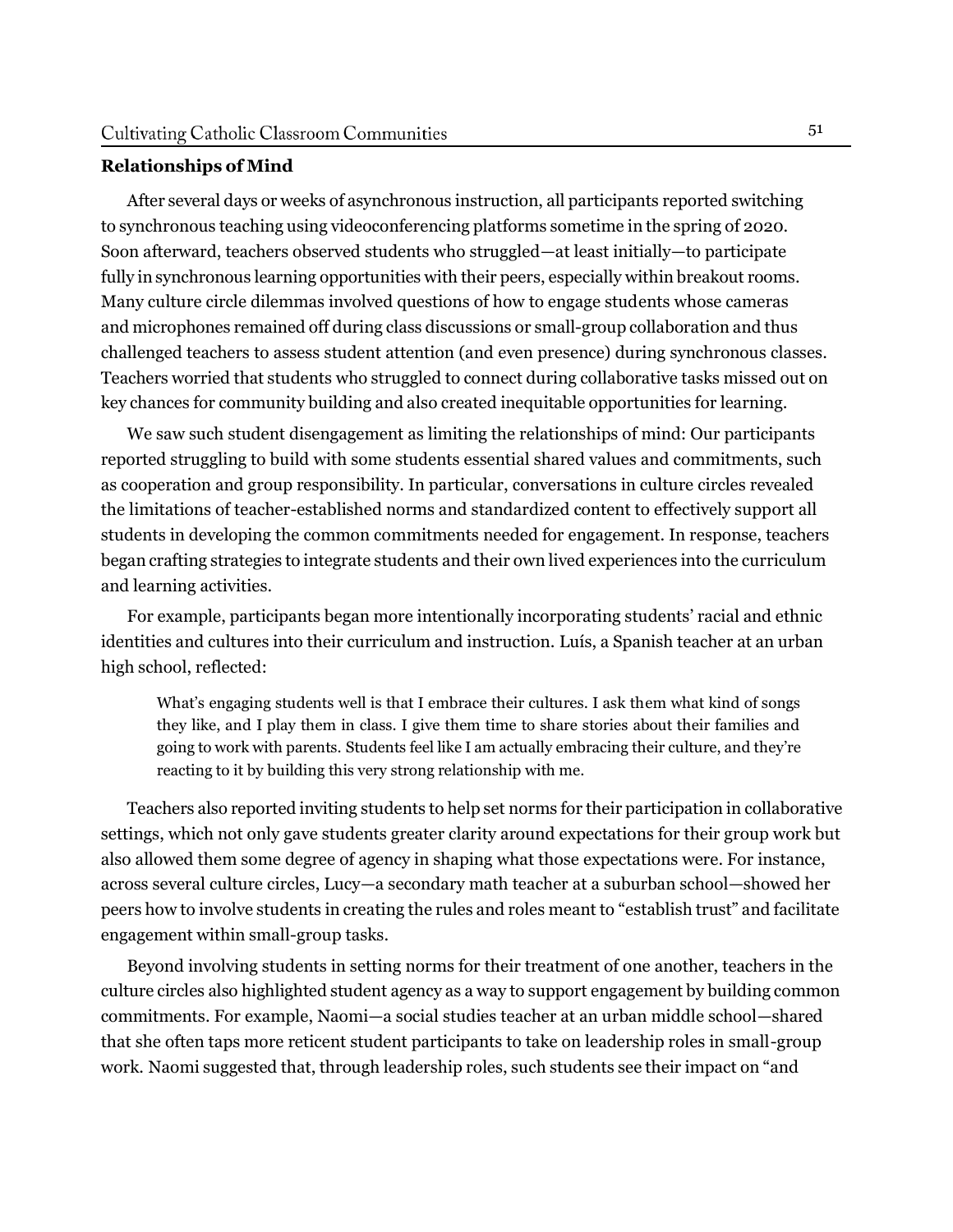welcome from" peers in the group and this can result in their "hands shooting up in the class" to volunteer in later discussions. At the elementary level, teachers in rural schools like Paula and Divina involved their students as "co-teachers," who helped lead lessons in both curricular (e.g., reading strategies) and extra-curricular topics (e.g., personal hobbies).

By centering students' cultures in the curriculum, involving students in norm-setting, and promoting student voices in the classroom, participants learned that developing relationships of mind, especially in the virtual classroom, means finding commitments and values that are both shared by and authentic to the students of the classroom community. Anita—a math teacher at a suburban middle school—noted that norms for engagement are unlikely to be adopted unless they "fit who our students are … and identify with their lives."

## **Relationships by Kinship**

As they responded to student disengagement and its obstacle to fostering relationships of mind, our participants also noted challenges that hindered relationships by kinship, or the affective dimensions of classroom community. When schooling went remote, many teachers reported a disconnect from their students, even despite interacting with them during synchronous lessons. In their culture circle discussions, participants pointed to the loss of unplanned opportunities for connection usually afforded by in-person teaching. Luís noted that he typically relied upon developing community with students, "not only within the classroom, but also outside it, during lunch, in the hallway during passing periods when I see students … Now we don't have those places anymore." Without these physical spaces and the "small moments to bond" they allow for, teachers in our culture circle quickly learned that cultivating and sustaining classroom community remotely required more than just an openness to relationship but an intentionality—a commitment to carve out time for building familiarity, trust, and connection with and among students. Participants in the culture circles devised several community-building strategies to replace the lost moments of inperson bonding and recover their relationships by kinship.

Several teachers reported connecting with their new students prior to the start of the 2020–2021 school year. For example, Brisa (a second-grade teacher at an urban elementary school) sent each student a traditional letter with personalized notes in Spanish and English welcoming them to her classroom. Other teachers organized whole-class videoconference calls with their new students in the weeks leading up to the first day of school, when they presented information about their lives and asked students to do the same.

Every teacher from the fall course also reported dedicating the first several days of the new school year toward building familiarity among students through extensive use of "ice-breaker" activities. Anita noted:

I really took the time in those first three days of school like an orientation to have the kids get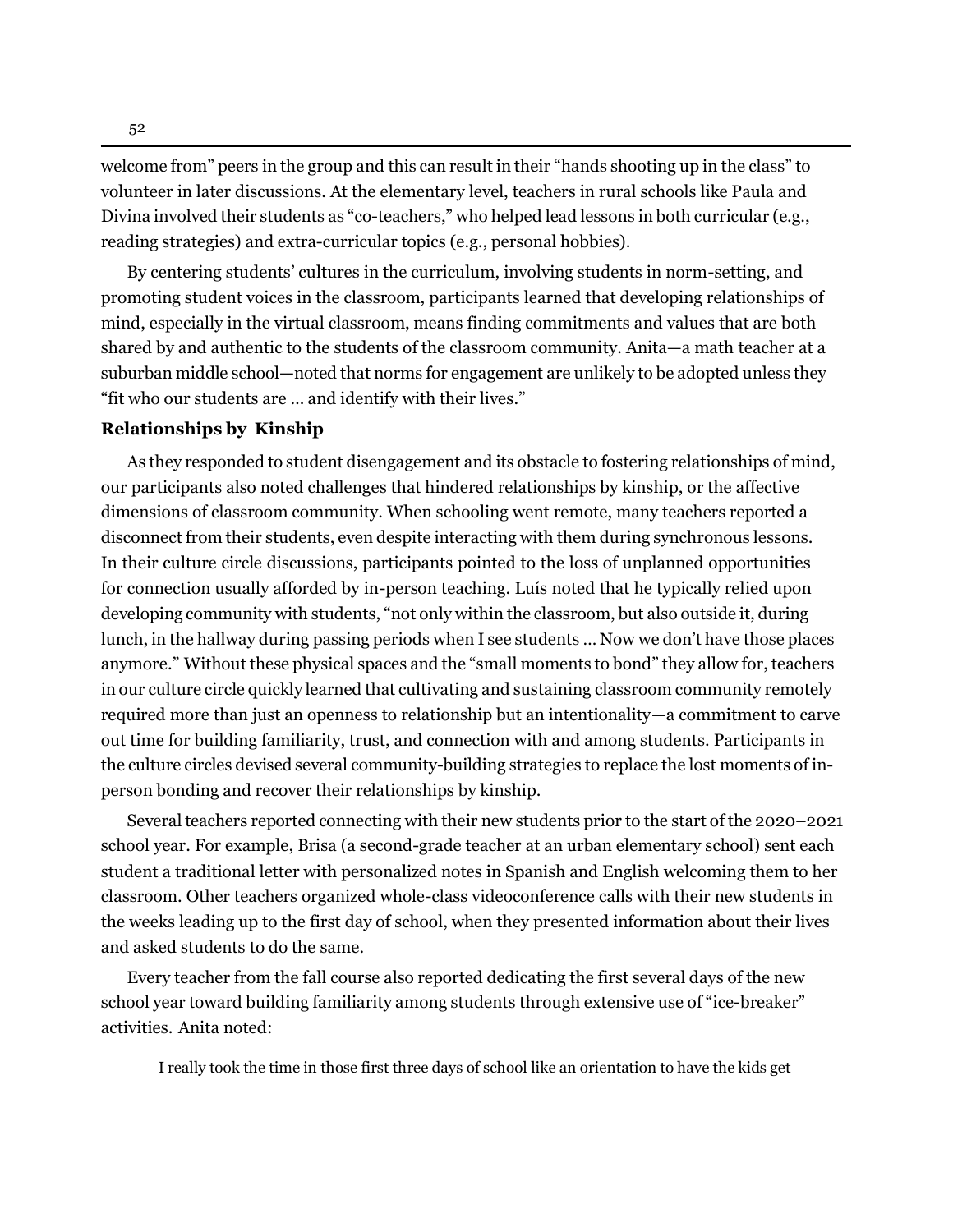to know each other again … I wanted them to have the opportunity to be able to share that with their classmates, especially those students who were new.

Some of these ice breakers asked students to compose and post to discussion boards short digital narratives and poems about their experiences of a "COVID summer," to create and share Google slides about their hobbies and interests, and to conduct formal interviews with classmates and translate this collected information into presentations on each other's lives.

Similarly, each teacher sought to extend their community-building endeavors beyond the initial weeks of school this fall. Most often they did so by setting aside 5–10 minutes of their synchronous classes for facilitating weekly or daily discussions around "life-openers," or questions meant to help community members build trust with one another by inviting them to talk about personal experiences, aspirations, desires, or fears. Sarah (a fourth-grade teacher at a suburban elementary school) shared:

We have a discussion every morning that involves all the students and gets them thinking about themselves and each other … I give them a prompt, like, "What's the story behind your name?" or "What are you most motivated by?" … I'm glad we do that because we get to see another side of us.

Teachers also created assignments (more or less formally), where students were tasked with presenting or creating artifacts that shared personal information about their identities. Tanya and Caroline—both secondary math teachers at suburban schools—invited their students to film short "day-in-the-life" videos about their racial, ethnic, and cultural practices, and then either present them during synchronous classes or post them to video-sharing platforms. Several elementary teachers from our culture circles reported that their students participated in weekly show-and-tell presentations over videoconference, where students would introduce objects from their homes that aligned with a content-related theme.

Another challenge to these relationships by kinship was reported in the socioemotional stressors associated with the pandemic, which took a toll on many students' wellbeing and likely impacted their affective connections to schooling, learning, and one another. As Veronica, an English teacher at an urban middle school, noted: "We're in a pandemic … it of course affects our students and also makes classroom community more challenging," particularly as students contended with feelings of fear for essential workers from their families, uncertainty about the duration of social restrictions, and displacement from their typical lives—all while trying to make academic progress in school. Given the emotional strain students experienced, especially those from minoritized communities who were most impacted by COVID-19's devastation, teachers turned to several strategies designed to build community by helping students marshal their resilience, process their emotions, and find care and hope within the virtual classroom.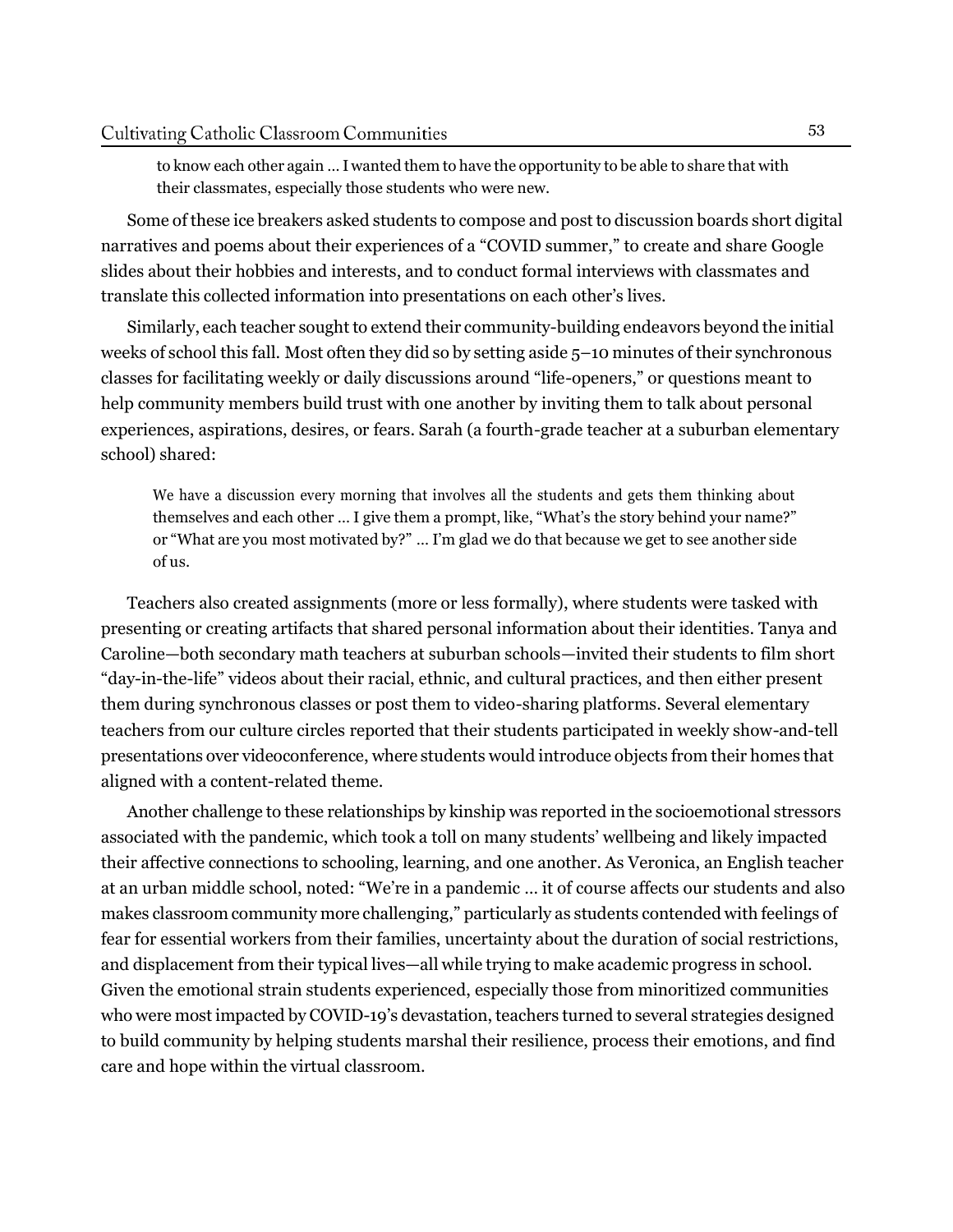Most of our elementary teachers reported using daily socioemotional check-ins during synchronous classes, where students were given an opportunity to share with their peers the emotions they were experiencing during pandemic realities and virtual schooling. Secondary teachers often employed "mood meters" to do the same: Students were shown a series of images depicting various emotional states and were asked to identify the one that best aligned with their current feelings. Laura, a religion teacher at a suburban middle school, commented that these mood meters represent "those kinds of things that build community because they give students time to validate each other's emotions and hear [each other]."

Multiple teachers across grade levels reported their use of dialogue journals to help students examine and share their emotions and experiences during COVID-era schooling. In this activity, students created digital journals (hand-written and scanned, blogged, or vlogged) about their lives while sheltering-in-place, and then shared them with their teacher and/or other students, who responded to the original entry and continued a digital conversation. Nicholas, an English teacher at an urban high school, remarked:

The strongest thing I did to support students' socioemotional wellbeing was [dialogue] journals … Some of [the prompts] were more emotionally focused, like, "What is one way that you can care for yourself today?" … I like to ask things that allow them to think in fun and social ways but also allow them to do some emotional processing about quarantine life. Then I leave a comment, like, "I can understand what you're going through."

To help nurture positive emotions and connections among students, teachers also set aside time for classroom members to intentionally affirm and share explicit expressions of concern and care for one another. For example, Jocelyn, an English teacher at an urban middle school, led her students in monthly email affirmations: Each student was assigned two classmates, to whom they were responsible for writing a brief note of appreciation or recognition. Jocelyn then collected these digital notes and sent them to the designees as anonymous emails.

Additionally, many of our teachers reported holding office hours where they gathered individually or with small groups of students—not simply to provide instructional support, but often to make or facilitate personal connections and to check in with students who seemed to be struggling socioemotionally. Other teachers opened their videoconference classrooms early or remained online after synchronous classes finished so that students had time to connect with them and their classmates in informal chat sessions. Lukas, a math and science teacher at a rural middle school, shared: "I keep the Zoom open after class so that they're able to talk to each other and me … It really helps establish that relationship with my class." Several teachers used their videoconference virtual classrooms to host "lunch bunches" with small groups of their students, who ate while chatting with one another informally about their lives. For example, Laura joined her students each week for virtual lunches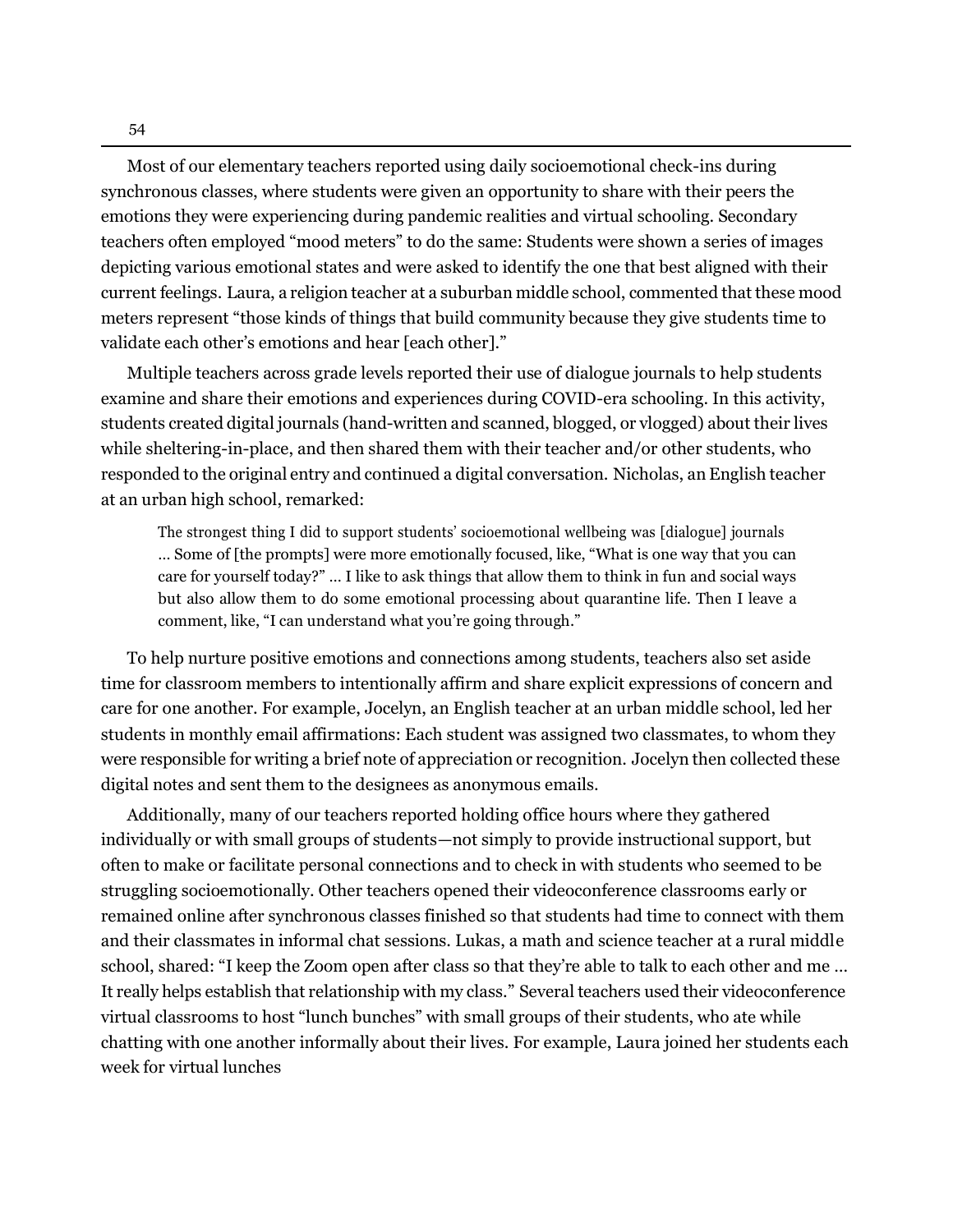to give them a chance to build that community and Ifound that most kids really liked it … One of the lunch bunches was the most successful because it turned into kind of an affirmation circle … Ithink [it] really built morale and actually helped students who were actually going through a rough patch.

Perhaps most powerfully, teachers reported creating opportunities for students in synchronous classes to lead daily prayer, where classmates offered personal intentions, prayed for them and each other, shared those blessings for which they were most grateful, and collectively engaged in Catholic traditions of spiritual reflection, such as Daily Examens or decades of the rosary. Sarah invited students to lead prayers at multiple times throughout the day and found that such opportunities "center the class and gets us to remember that we're always together in the presence of God." Naomi shared that her students always started class with prayerful intentions,

which I think is really nice because it gives students the space to share what's in their hearts, and a lot of times that revolves around the pandemic, or for family members who are essential workers, or friends who may have been exposed to coronavirus. So I think that sharing that obviously involves a level of trust [and] lets students know that they're not alone.

By transitioning from informal, unplanned moments of connection to intentionally crafted opportunities of bonding, and by creating spaces for students to harness hope and resilience during a pandemic, our participants found ways of overcoming obstacles to relationships by kinship. As Leah—a kindergarten teacher at an urban elementary school—noted, such relationships were necessary for both classroom community and equity:

I think equity always comes back to the relationships we create intentionally for our students … It was easy to see in a lot of culture circle dilemmas, when there wasn't a solid relationship formed, there was more inequity. And a lot of times the solution would always come back to that relationship aspect of equity and how important that is for students to feel cared for, feel valued, like they're part of the puzzle pieces of this classroom. So I think for me the relationship is the founding piece of equity.

For Leah and other teachers in this study, relationships by kinship supplied classroom communities with the emotional resonance that bound teachers to students and thereby facilitated the more individualized, responsive instruction needed for equitable learning opportunities.

#### **Relationships of Place**

As Sergiovanni proposed, classroom communities depend on relationships of place, or engagement in activities that are collective in nature and that hold particular meaning for members. The teachers in our study identified two issues that commonly challenged their efforts at establishing relationships of place: an overemphasis on purely academic learning and a disconnect between in-person and remote students during hybrid instruction.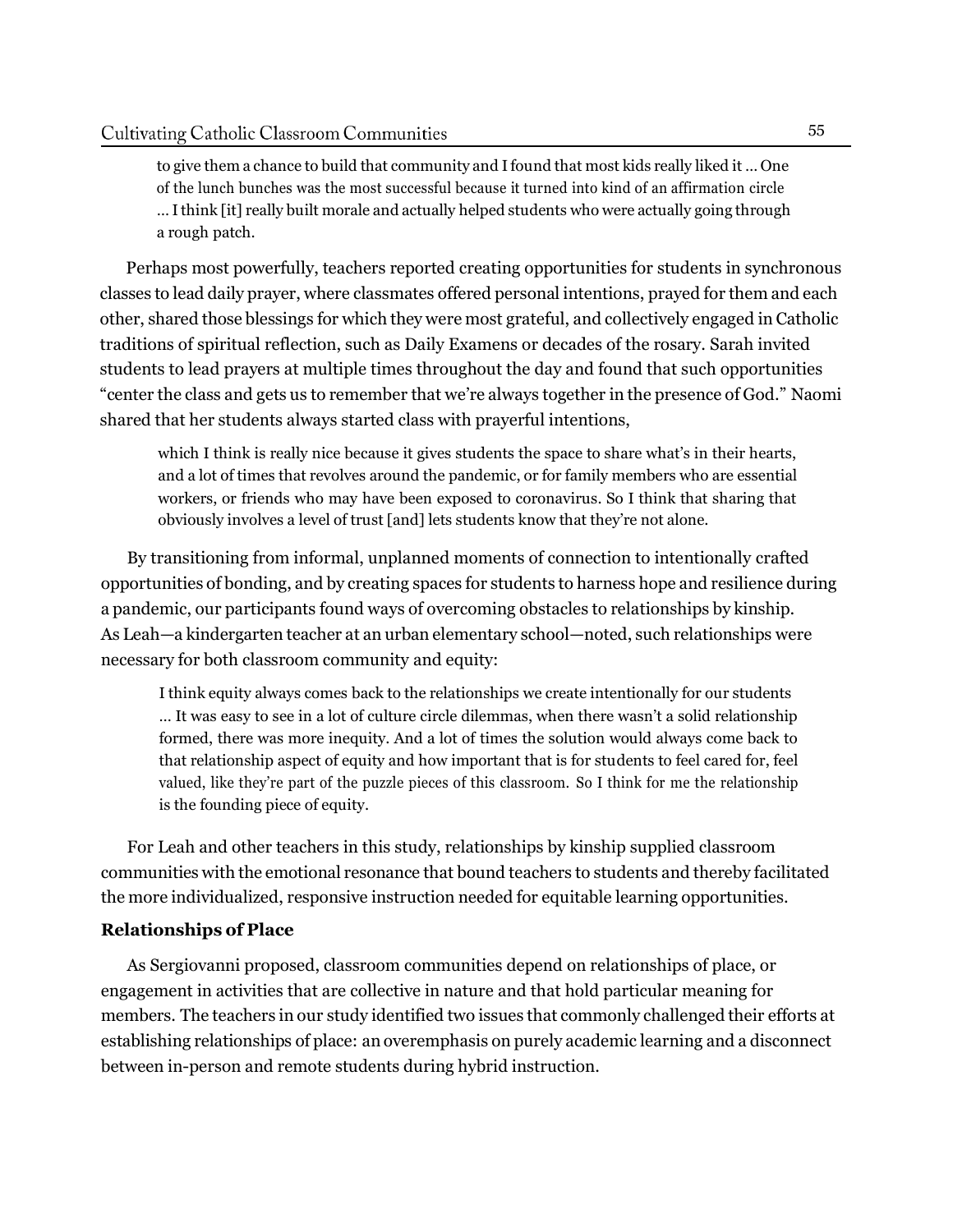In the fall culture circles, many participants worried that, given how the shift to remote teaching had impeded instruction in the spring, the amount of learning students needed to do during the 2020–2021 school year would necessitate a strong focus on academic progress. They wondered how they might maintain a commitment to community building through meaningful shared engagements while also balancing it with curriculum demands. Time was further limited, as teachers such as Lisa—a religion teacher at a suburban middle school—tried to ration the number of hours students were tethered to a computer for their learning: "I definitely want to do more with relationships within homeroom. But it's hard because that means extra screen time."

In response, many teachers found opportunities to integrate community building and curriculum through academic collaboration among students. For example, Lucy centered her geometry instruction around small-group problem-solving opportunities, where students depended on each other for daily contributions to their collaborative notes and assignments. Similarly, Frances—a theology teacher at a suburban high school—apportioned substantial amounts of synchronous classes to collaboration, where she initially grouped students with the same individuals to build and support continuity in peer relationships, and later with new peers to extend networks among classmates.

At different points over the fall, many of our teachers returned to their campuses for hybrid (or "concurrent") teaching, where a portion of their students joined them physically for in-person learning while others remained at home to engage in remote learning. Nearly all of the teachers who worked in these hybrid settings observed that the spirit of community altered after this transition and recognized a key inequity: Relationships fostered during purely remote schooling were bolstered for in-person students but seemed to diminish at least initially for at-home students (including many students from low-income families), who struggled to interact with in-person peers they could no longer see on their screens. Additionally, teachers in hybrid settings reported that working with in-person students consumed more of their time and attention, leaving less of these for sustaining relationships with at-home students. To address these inequities of community development within hybrid classrooms, our teachers relied on strategies that connected at-home and in-person students and/or that involved multiple activities, as mentioned above.

To help create contact points between at-home and in-person students, Tina—a fifth-grade teacher at a rural elementary school—established "weekend buddies": Each Friday, two students from different contexts were paired with one another and assigned to chat with each other over the weekend through instant message or a phone call. Tina reported that weekend buddies "really fed their relationships" among students and bridged the at-home/in-person divide. Brooklyn a fourth-grade teacher at a suburban elementary school—partnered with parents to address this divide. When Brooklyn observed an at-home student struggling to connect with in-person peers, she would set up a videoconference outside of class time and invite the student and their parents,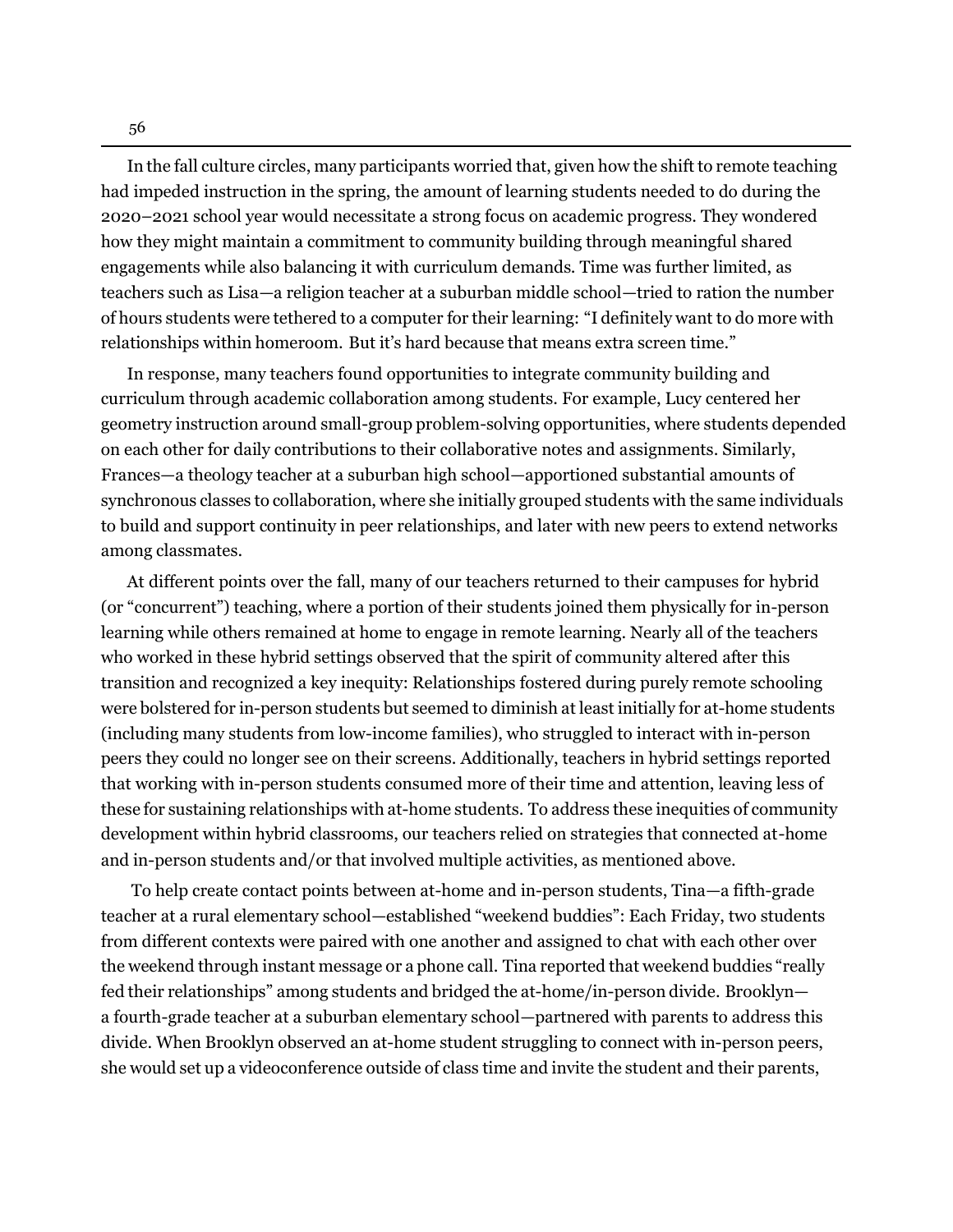as well as an in-person student and their parents. Brooklyn reported that these "virtual play dates" helped students not just feel connected with one another but also develop relationships among both students and parents.

Many of our teachers working in hybrid classrooms also relied on classroom meetings (sometimes called "morning meetings" in elementary classrooms) as critical spaces for sustaining community among in-person and at-home students. These classroom meetings, particularly those at the elementary level, consisted of a series of activities to welcome students, develop their familiarity with one another, introduce the school day and its objectives, and foster students' spiritual and socioemotional wellbeing. For example, Krizia (a kindergarten teacher at an urban elementary school) and Julia (a fifth-grade teacher at a rural elementary school) began each day with synchronous morning meetings that included both in-person students and at-home students (who are virtually present through a videoconference platform). Their morning meetings started with students welcoming one another, then moved into opening prayer, followed by a socioemotional check-in and a whole-class discussion around a life-share question. Krizia also typically led her students in several songs that touched on the calendar and literacy, while Julia tended to integrate socioemotional skill development by asking her class to share (and present solutions to) problems that had arisen for students at home or in their neighborhoods.

Classroom meetings were also reported by some of our middle and high school teachers, who tended to use these spaces to help students discuss their emotions, share recent and meaningful life experiences, and affirm one another's value to the classroom. Lukas, for instance, structured his weekly classroom meetings as culture circles, where both he and his students shared problems they encountered in and outside of schools, prayed about those experiences, and then offered potential solutions. Lukas remarked that his participation in classroom meetings

makes myself vulnerable for my students so that they can see that I care for them, that it's okay for them to share stories about struggling, some emotional stories. So, it builds relationships because my students start connecting, start realizing that it's okay to open up, it's okay to feel things. So culture circles definitely support my [classroom] community.

From these examples, we propose that when faced with challenges around creating relationships of place, teachers from this study learned to lean into collaborative learning opportunities and classroom meetings, which centered on student interdependence. For participants like Tina, such practices were critical for an equity-oriented classroom, where the teacher and students work together to meet each student's needs:

I rely a lot on my students who are getting their academic and social needs met to help me with those who might need a little more assistance ... Now when one of them has a need that I'm not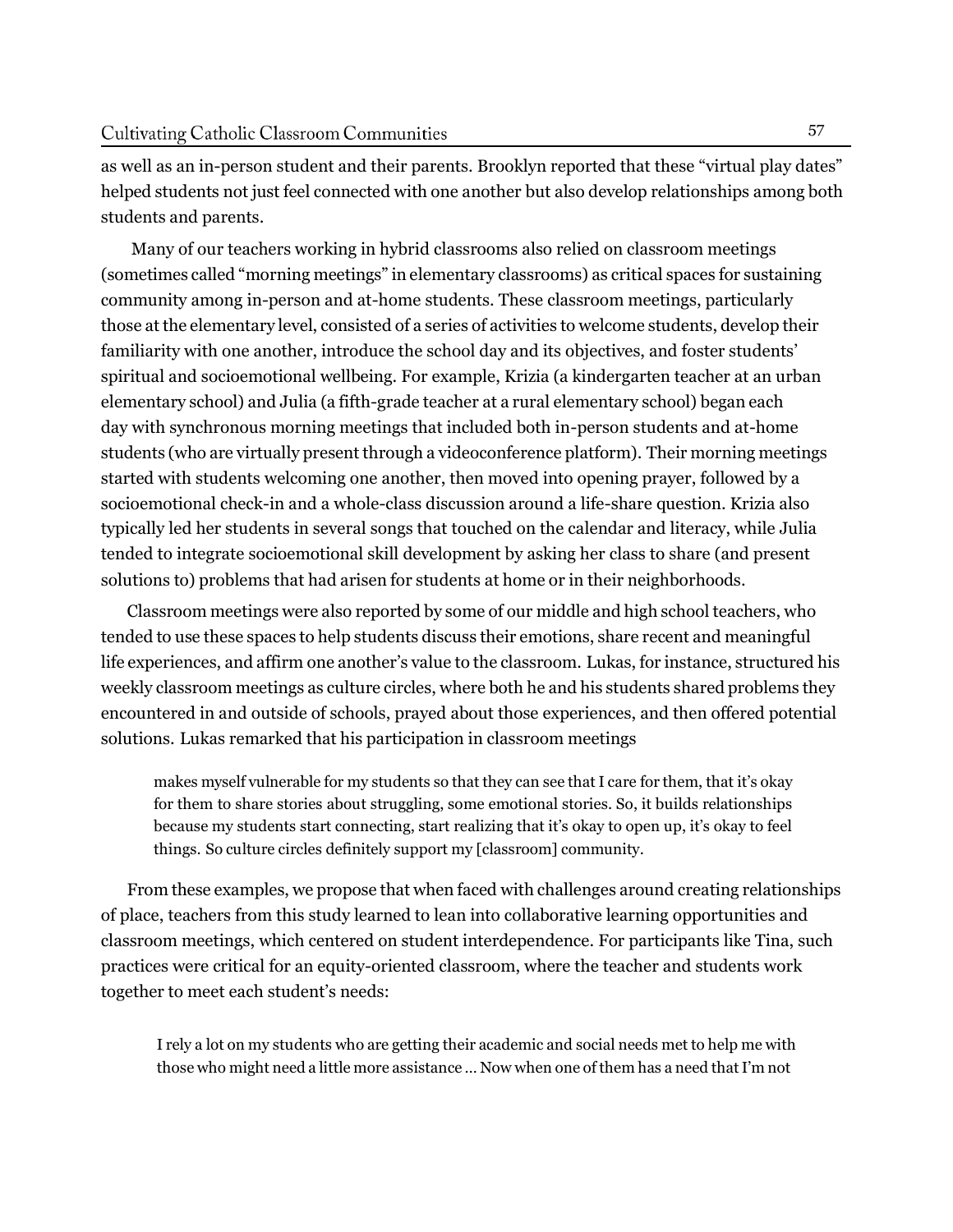meeting at that particular second because I'm with somebody else, my students can help each other. That's where Ifelt like I built that community that helped me reach my equity goals.

Thus, for Tina and other participants, supporting and leveraging relationships of place enhanced equity, in that students at times were able to take on some of the responsibility for helping each other learn and grow.

#### **Discussion and Conclusion**

When viewed together, we propose that these findings hold several implications for the development of communities within Catholic schools and their classrooms, particularly during COVID-era schooling. First, drawing from Sergiovanni's theory, the findings reveal critical points of intersection among the relationships of mind, relationships by kinship, and relationships of place necessary for caring, Catholic classroom communities: Where teachers from our study found and responded to challenges within one type of relationship, the resulting strategies often reinforced another type of relationship. For example, when hybrid formats constrained relationships of place between in-person and remote students, our participants began implementing more classroom meetings for their students. These meetings not only provided students with collective, meaningful activities for relationships of place, but also afforded them opportunities to process their emotions and develop social skills, thereby potentially strengthening their relationships by kinship. Thus, we surmise that each type of relationship within community building depends on and strengthens one another. We suggest that teachers encountering challenges to community in any aspect of their classroom might consider strategies that address the shared values, affective connections, and/or collaborative endeavors among students.

Second, the findings also highlight the crucial interdependence between caring, Catholic classroom communities, and the pursuit of equity in classroom instruction. When discussions in culture circles centered on challenges in teachers' efforts at building or sustaining classroom communities, participants often recognized resultant inequities. For example, when considering the socioemotional wellbeing of students during a pandemic, teachers like Veronica and Nicholas voiced their concerns about the stress experienced by low-income and minoritized students, whose connections to community (and associated opportunities for learning) were most threatened. For these teachers, building and sustaining classroom communities, particularly for students from historically marginalized communities, can only happen when the sense of belonging and socioemotional wellbeing of every student is recognized through mutually supportive, caring classroom relationships. Thus, we invite Catholic school teachers and leaders to see their work around building community, which has long been embrace by Catholic education, as also the beginning (or continuation) of a critical commitment to educational equity.

Third, we contend that a commitment to building strong, caring communities within Catholic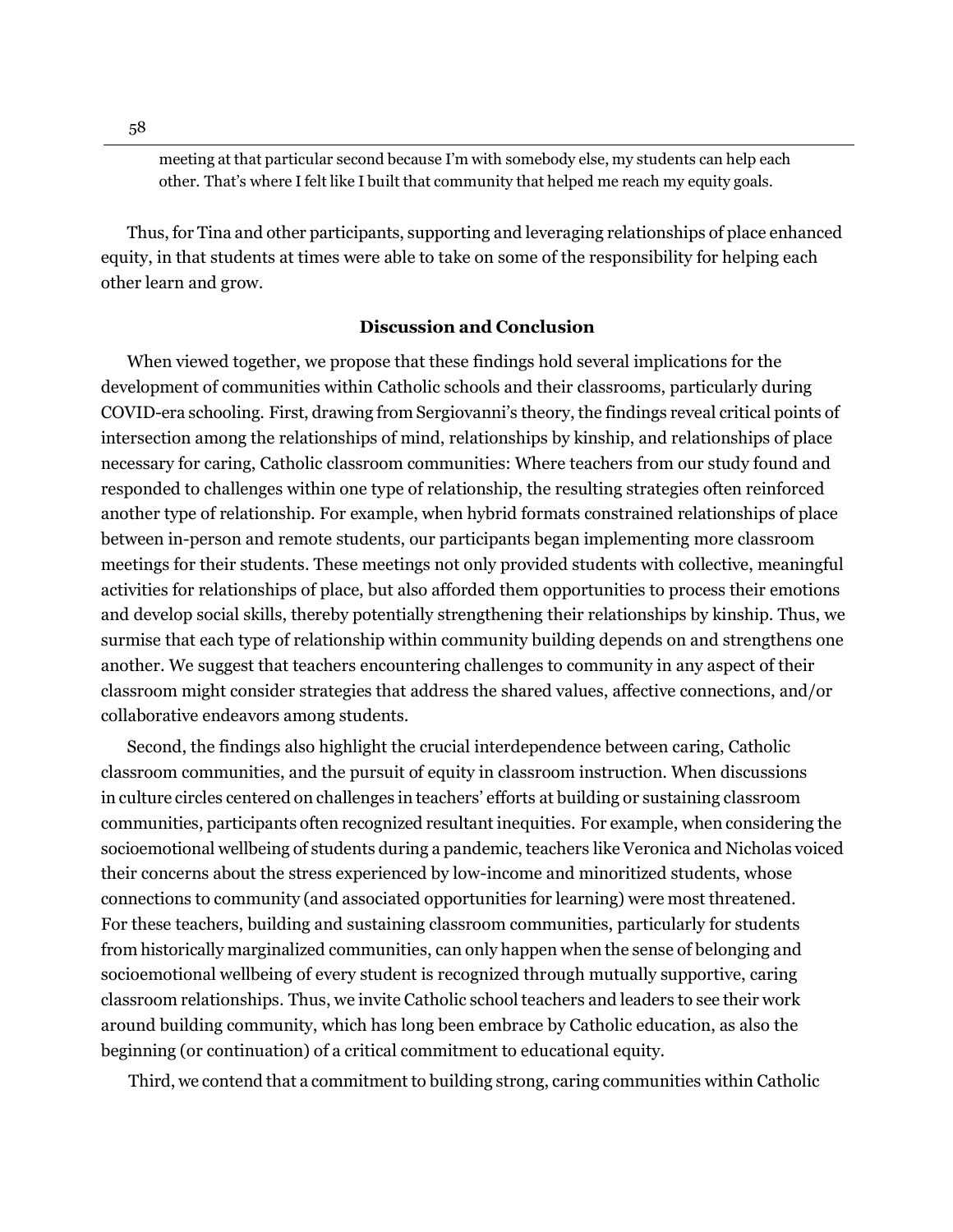#### Cultivating Catholic Classroom Communities

schools and classrooms has always been an integral aim of Catholic education, but that it deserves special consideration in this COVID-era of schooling. Implicit within each challenge recognized by our participants were the struggles of students trying to find connection, meaning, and learning in a context defined by disconnect, uncertainty, and stagnation. As Catholic school educators, we agree with Nuzzi (2012) that our connection to the Triune God already implies a communion with others, and it is our calling to help reveal and live out this community with students in classrooms. We hope that Catholic school leaders will afford teachers the support, time, and space for intentionally building community in their classroom by sheltering them from the pressures of a singular focus on academic achievement.

Finally, our findings highlight a human need for connection and community that extends beyond students in Catholic schools and includes the teachers who give so much to them, especially during this COVID-19 era of schooling. As seen in other research (Stillman et al., 2019), the culture circles in this study provided our participants with spaces to explore common challenges and collectively craft responsive, equity-oriented practices. Importantly, they also afforded teachers opportunities to connect personally, to share their worries and stress around teaching through a pandemic, and to encourage one another in faith and love. We echo the *National Standards and Benchmarks for Effective Catholic Elementary and Secondary Schools* (Ozar & Weitzel-O'Neill, 2012) as well as Catholic education scholars (Nuzzi, 2012) in their call for regular spaces in which Catholic school teachers can collaboratively reflect with one another. Moreover, as our teachers continue to extend themselves during this time of COVID-era schooling, we urge our Catholic schools to also consider teachers' relationships of mind, by kinship, and of place by offering them intentional spaces for the spiritual and socioemotional healing and rejuvenation needed to persist and thrive in their vocation.

## **References**

- Anderson, D.L., Standerford, N.S., & Imdieke, S. (2010). A Self-Study on Building Community in the Online Classroom. *Networks: An Online Journal for Teacher Research*, *12*(2), 261–261. <https://doi.org/10.4148/2470-6353.1096>
- Berry, S. (2017). Building Community in Online Doctoral Classrooms: Instructor Practices that Support Community. *Online Learning*, *21*(2). <https://doi.org/10.24059/olj.v21i2.875>
- Berry, S. (2019). Teaching to Connect: Community-Building Strategies for the Virtual Classroom. *Online Learning*, *23*(1), 164–183. <https://doi.org/10.24059/olj.v23i1.1425>
- Breitborde, M.L. (1996). Creating Community in the Classroom: Modeling New Basic Skills in Teacher Education. *Journal of Teacher Education*, *47*(5), 367–374. <https://doi.org/10.1177/0022487196047005006>
- Bryk, A., & Driscoll, M. (1988). *The high school as community: Contextual influences and consequences for students and teachers*. National Center on Effective Secondary Schools.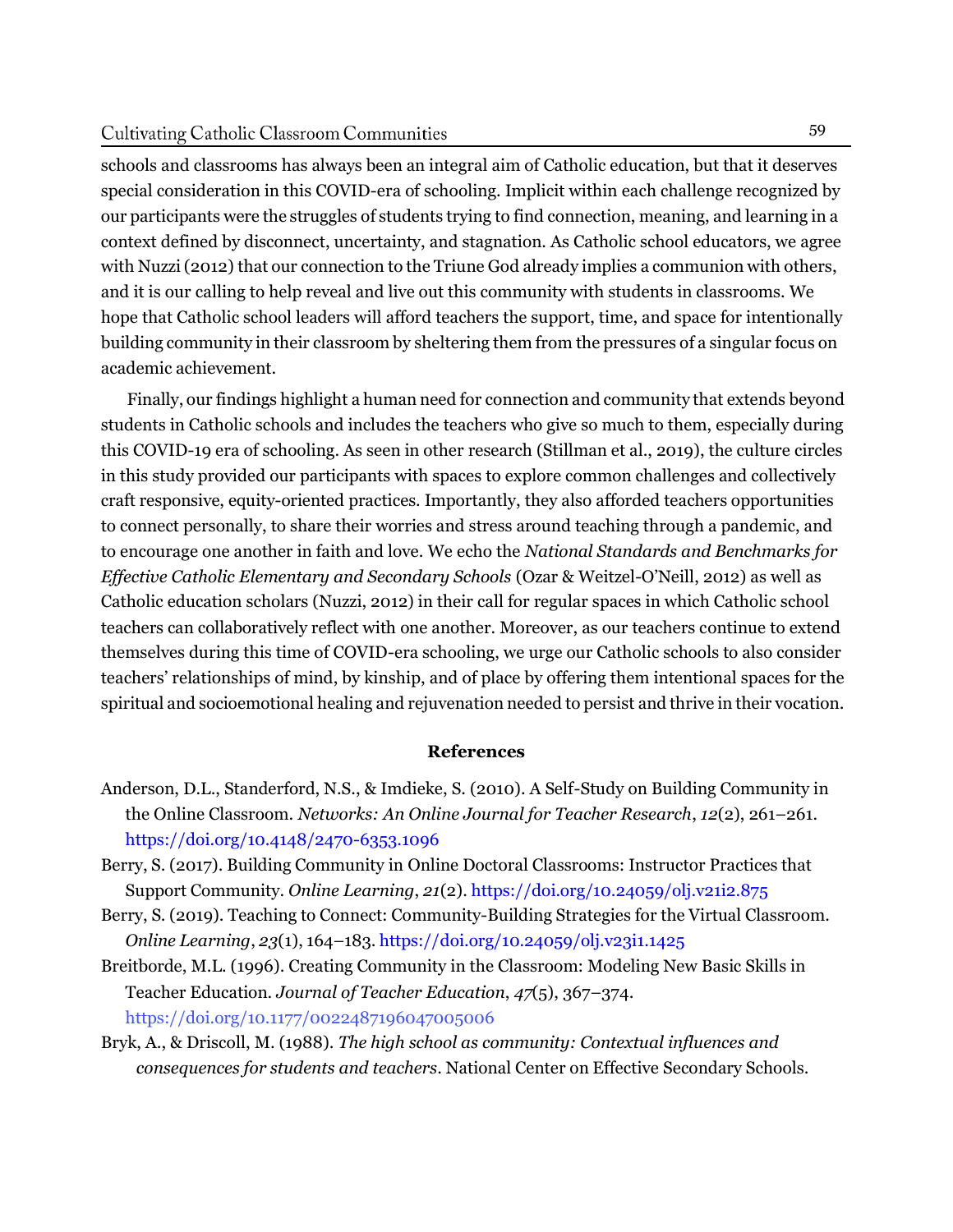- Congregation for Catholic Education. (1982). *Lay Catholics in schools: Witnesses to faith.* Saint Paul Editions.
- Congregation for Catholic Education. (1998). *The Catholic school on the threshold of the third millennium.* Pauline Books & Media.
- Cook, T.J., & Simonds, S.J. (2011). The Charism of 21st-Century Catholic Schools: Building a Culture of Relationships. *Journal of Catholic Education*, *14*(3), 319–333. <https://doi.org/10.15365/joce.1403042013>
- Dallavis, C. (2011). Because that's who I am": Extending theories of culturally responsive pedagogy to consider religious identity, belief, and practice. *Multicultural Perspectives*, *13*(3), 138–144. <https://doi.org/10.1080/15210960.2011.594375>
- Darder, A. (2002). *Reinventing Paulo Freire: A pedagogy of love.* Westview Press.
- del Carmen Salazar, M. (2013). A humanizing pedagogy: Reinventing the principles and practice of education as a journey toward liberation. *Review of Research in Education*, *37*(1), 121–148. <https://doi.org/10.3102/0091732X12464032>
- Ellis, W.E., Dumas, T.M., & Forbes, L.M. (2020). Physically isolated but socially connected: Psychological adjustment and stress among adolescents during the initial COVID-19 crisis. *Canadian Journal of Behavioural Science / Revue canadienne des sciences du comportement*, *52*(3), 177–187[. https://doi.org/10.1037/cbs0000215](https://doi.org/10.1037/cbs0000215)
- Frank, L.S. (2000). The caring classroom [Paper presentation]. In *Association for Experiential Education (AEE) Conference*. Charleston, West Virginia.
- Freire, P. (1977). *Pedagogy of the oppressed*. Continuum.
- Freire, P. (1993). *Pedagogy of the city.* Burns & Oates.
- Fussell, R.D. (2020). Gather us in: Building meaningful relationships in Catholic schools amid a COVID-19 context. *Journal of Catholic Education*, *23*(1), 149–161. <https://doi.org/10.15365/joce.2302102020>
- Goldstein, L.S. (1999). The Relational Zone: The role of caring relationships in the co-construction of mind. *American Educational Research Journal*, *36*(3), 647–673. <https://doi.org/10.3102/00028312036003647>
- LeBlanc, R.J. (2019). Teaching while praying, praying while teaching: An interactional sociolinguistics of educational prayer. *Journal of Catholic Education*, *22*(1), 84–111. <https://doi.org/15365/joce.2201052019>
- Lickona, T. (1997). A comprehensive approach to character building in Catholic schools. *Journal of Catholic Education*, *1*(2), 159–175. <https://doi.org/10.15365/joce.0102051997>
- Nuzzi, R. (2012). Why documents? In Nuzzi, R., & Hunt, T. (Eds.), *At the heart of the Church* (pp. 1–9). Alliance for Catholic Education Press.
- Ozar, L.A., & Weitzel-O'Neill, P. (Eds.). (2012). *National standards and benchmarks for effective*